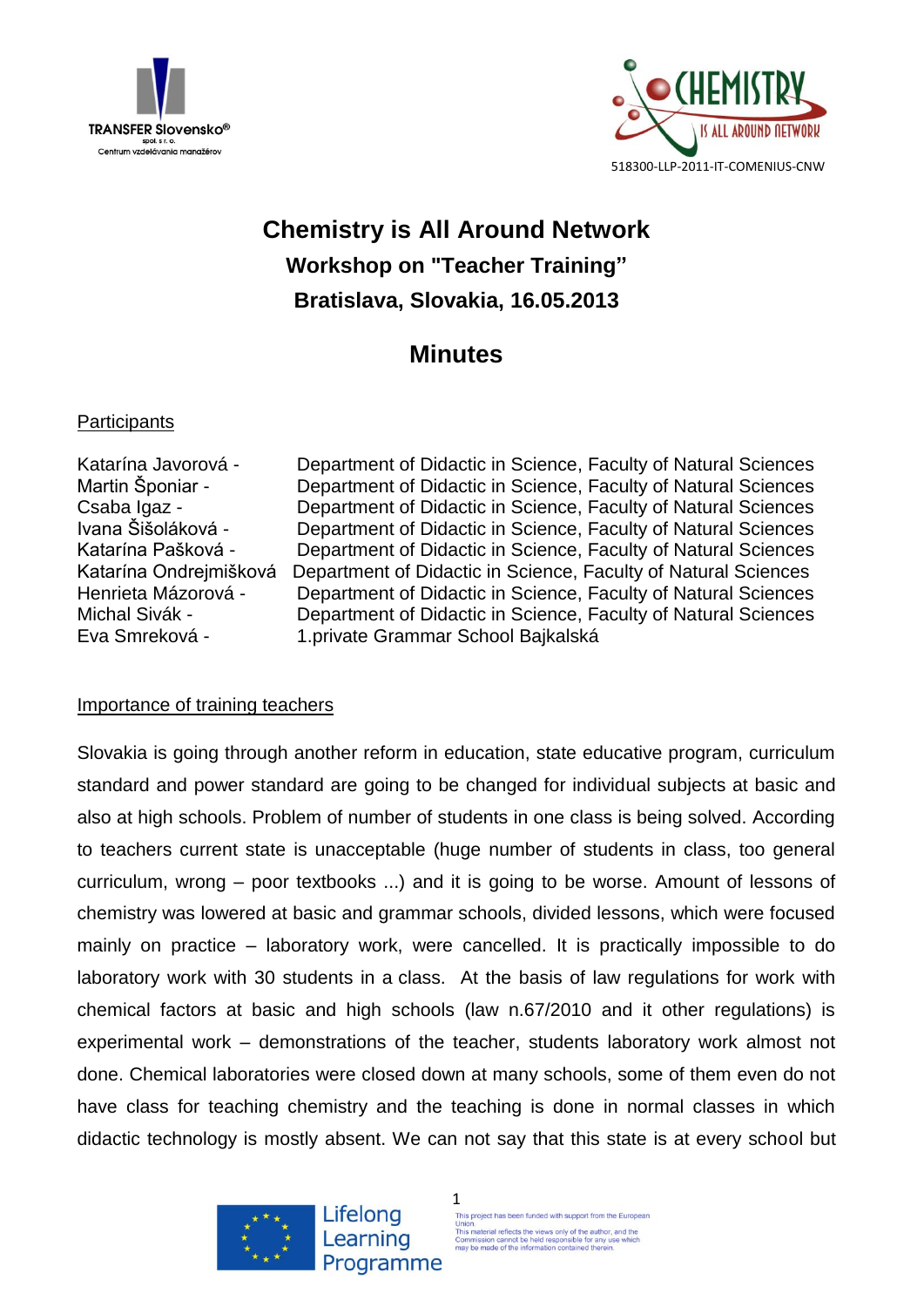



well equipped schools for teaching scientific subjects are rare.

In the case that didactic technology is present at school – digital Technologies as computers, interactive board, visualizer, voting machines, measuring machines for experimental work – teacher rarely know how to use them in educative process in the effective way. Interactive board is many times used as expensive screen at which PowerPoint presentations and videos are projected. Teachers do not know how to control the program and do not know how to create educative materials with them. The same it is in the case of measuring machines which are great source for experimental work of students but are too expensive for schools.

Teachers at Slovakia are being educated for many years (the first national project Project Infovek has been started in 1999), in all subjects, in using technologies (mainly technical aspect of them) up to using of new teaching methods etc. Education of teachers is directly based on law of pedagogical employees and teachers get credits for being educated, which help them to get better salary condition (getting of 1. and 2. qualification exam). Unfortunately a teacher at Slovakia has to be educated mostly in his spare time. That is the reason why we mostly see aversion from teachers towards being educated than need, pleasure, enjoy.. We have to mention that there is lack of young teachers at schools, there are mostly female teachers with 20 years practice and many retired teachers.

Society nowadays requires active, innovative, creative teacher, who needs to be educated if he wants to fit into this requirements. Teachers nowadays can be educated by many projects (financed by the EU) which are provided by educative institutions, Methodological centers and various organizations which offer educative accredited courses. In our opinion the offer of educative courses and trainings is good. The question is whether the courses and trainings are of appropriate quality and whether the teacher learns here everything he needs for his pedagogical practice.

#### Recommendations, guidelines for teachers

At Scientific faculty of UK in Bratislava is for the second semester running project Incubator

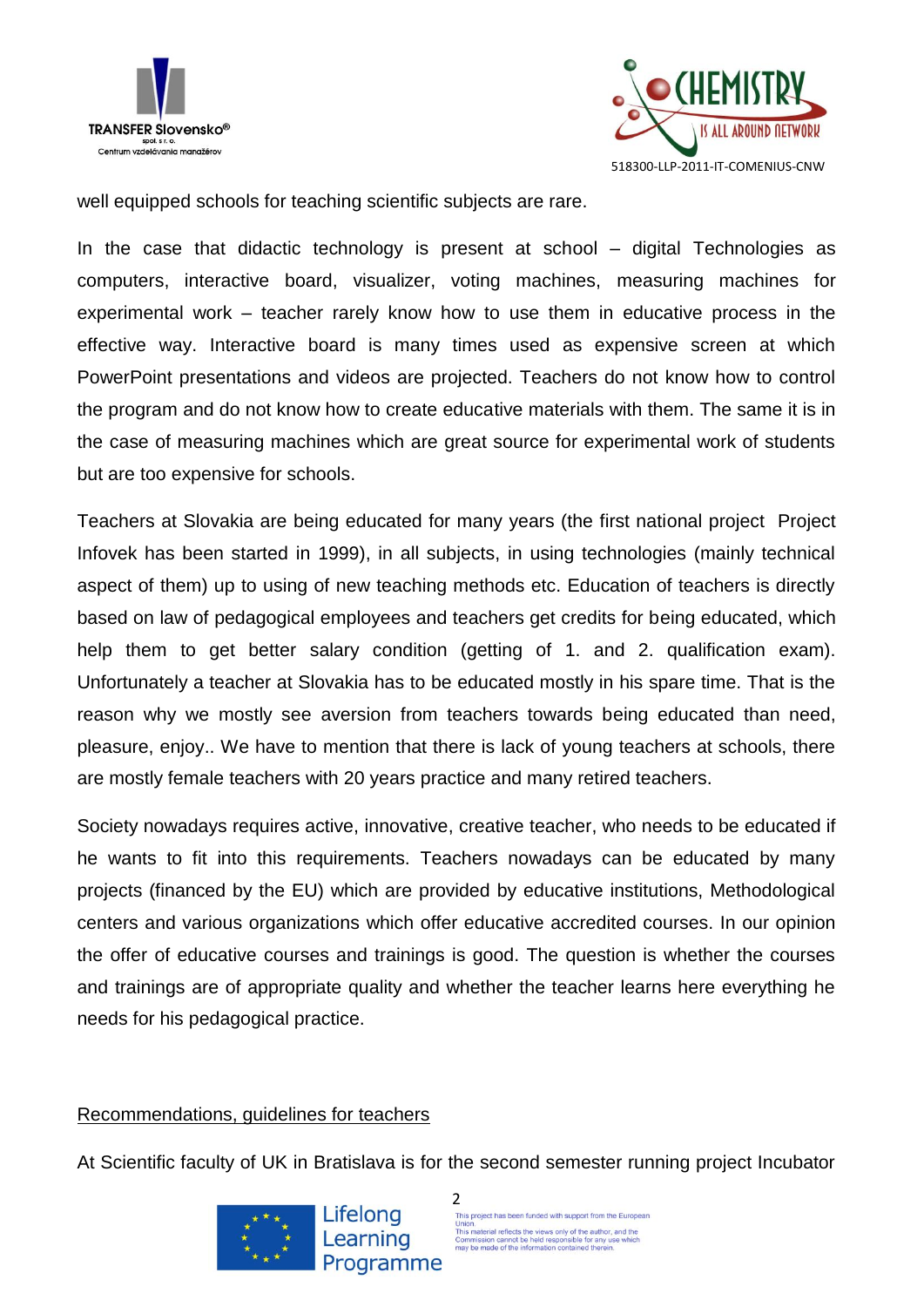



of inovative teachers of scientific subjects at basic and high schools, by which students preparing for a job of a teacher have an to become familiar with various approaches and methods in teaching by prepared lectures and workshops with inovating teachers. Students have an opportunity to try presented approaches and methods in lectures (e.g. creation of evaluative tables, creation of plan and proposal of activities according to daltonic system, formulation of aims of the teaching according to Bloom's taxonomy, realisation of experiments with the help of measuring machines, etc.).

The needed guideline for teachers is MŠVVaŠ SR, ŠIOV and ŠPÚ Safety during the work with chemical factors at basic and high schools. The publication is methodological material to some legal and technical aspects of realisation of school chemical experiments - what are the operating rules, what is the classification of chemicals, some practical recommendations for work in chemical laboratory, which chemicals a student can use during the experiment and which only the teacher can use. In this publication information about chemistry competition and some motivating experiments can be found.

Study materials, which were published within the project Modernisation of educative process at basic and grammar schools (MVP ZŠ and MVP SŠ) created a great response among teachers (not only chemistry teachers). Together 16 publications were published – for subjects at the first level of basic school, art and music classes, slovak language, history, physics, biology, mathematics and chemistry. The publications offer big amount of illustrative models of teaching lessons with using digital Technologies, various approaches and teaching methods. The teachers of chemistry are very satisfied with the study material. They would be grateful for another series, more illustrations and teaching materials or opportunity to download created materials which are presented in publication for other teachers (who are not involved in the project MVP).

Using of simulations is common for teachers of physics and mathematics (Java applets). For chemistry teachers there are some webpages at which they can download free simulations of chemical actions, e.g.<http://phet.colorado.edu/> (the page is available also in czech language, not all simulations are translated into czech) or [http://group.chem.iastate.edu/Greenbowe/sections/projectfolder/simDownload/index4.html.](http://group.chem.iastate.edu/Greenbowe/sections/projectfolder/simDownload/index4.html) I